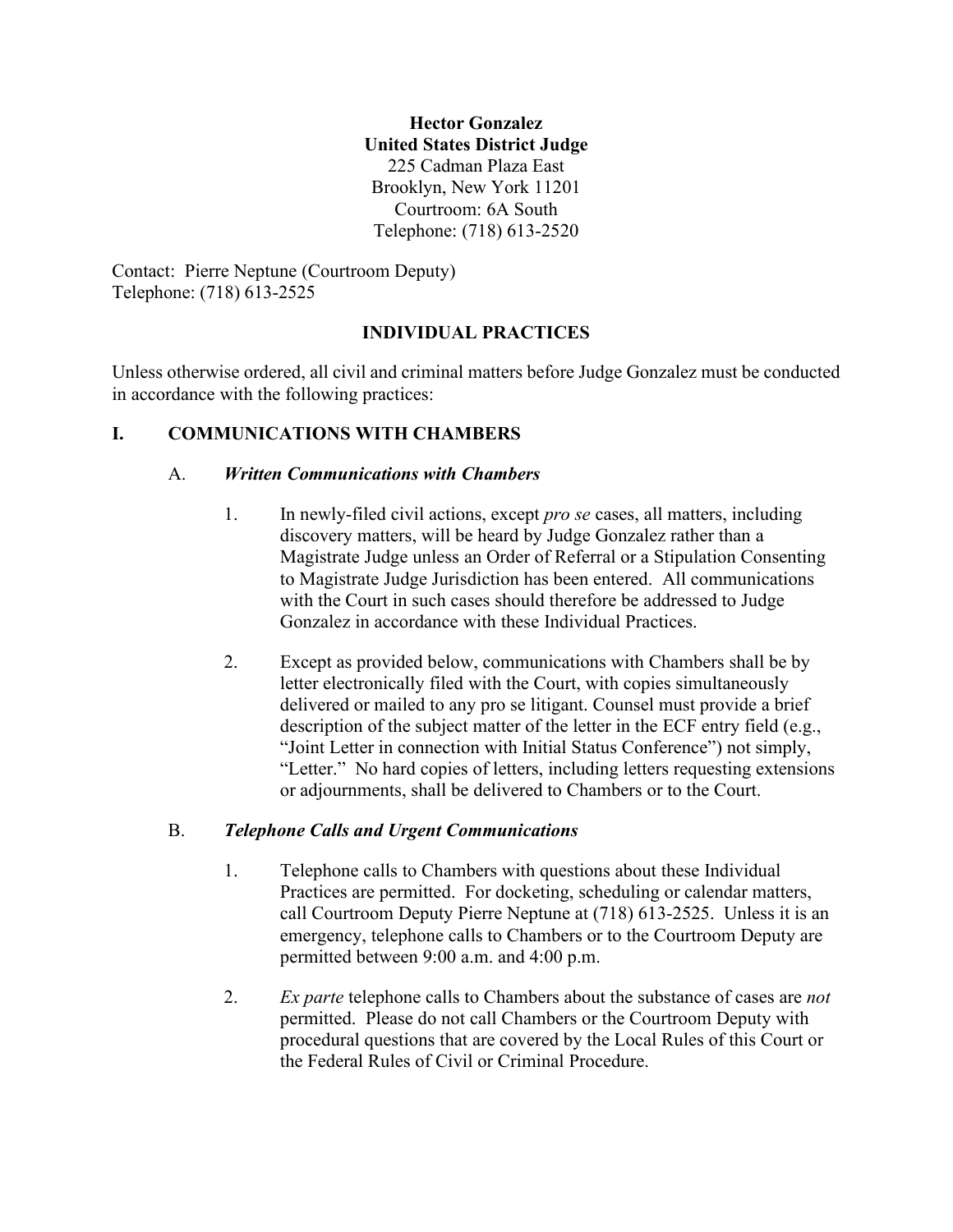- 3. If a submission requires immediate attention, please notify Chambers by telephone after filing on ECF.
- C. *Faxes and Emails.* Faxes and emails are *not* permitted except with prior approval of Chambers or as otherwise allowed for in these Individual Practices.

## D. *Requests for Adjournments or Extensions of Time*

- 1. Absent an emergency, and unless otherwise provided for by these Individual Practices, all requests for adjournments or extensions of time must be made at least three business days prior to a scheduled deadline or appearance. Any such request shall be designated as a "Motion" on ECF even if made in the form of a letter or a joint stipulation with a proposed order, and the ECF entry line must identify the nature of the request as related to an adjournment or extension. Requests for extensions will ordinarily be denied if made after the expiration of the original deadline.
- 2. All requests for adjournments or extensions of time must be filed by ECF Letter only (except for *pro se* litigants), and must state: (a) the original date; (b) the number of previous requests for adjournment or extension; (c) whether these previous requests were granted or denied; (d) whether the adversary consents, and, if not, the reasons by the applicant, and by the adversary, for and against the relief requested; (e) all other dates previously scheduled, including dates for conferences with the Court, and a suggested modified schedule, agreed to by all other counsel; and (f) the grounds for the extension or adjournment. The consent of the adverse party is not a sufficient ground for an extension or adjournment.
	- a) In criminal matters, if a party seeks an exclusion of time under the Speedy Trial Act, 18 U.S.C. § 3161, it must confer with the opposing party and indicate in its letter-motion whether the parties consent. The party seeking exclusion must include in its request for adjournment or extension facts that would permit the Court to make an independent finding whether or not to exclude time in conformance with 18 U.S.C. § 3161, and must also submit to the Court a proposed order excluding time under the Speedy Trial Act.
- 3. Discovery extensions in civil cases will not be granted based on an opponent's or non-party's non-compliance with discovery obligations unless the movant has exhausted, promptly upon the non-compliance, all legal remedies to obtain compliance. Failure to timely request relief for non-compliance by an opponent or non-party may result in a waiver of the requested discovery.

# **II. COURT CONFERENCES**

A. *Attendance by Principal Trial Counsel.* Absent leave of Court, the attorney who will serve as principal trial counsel must appear at all conferences with the Court.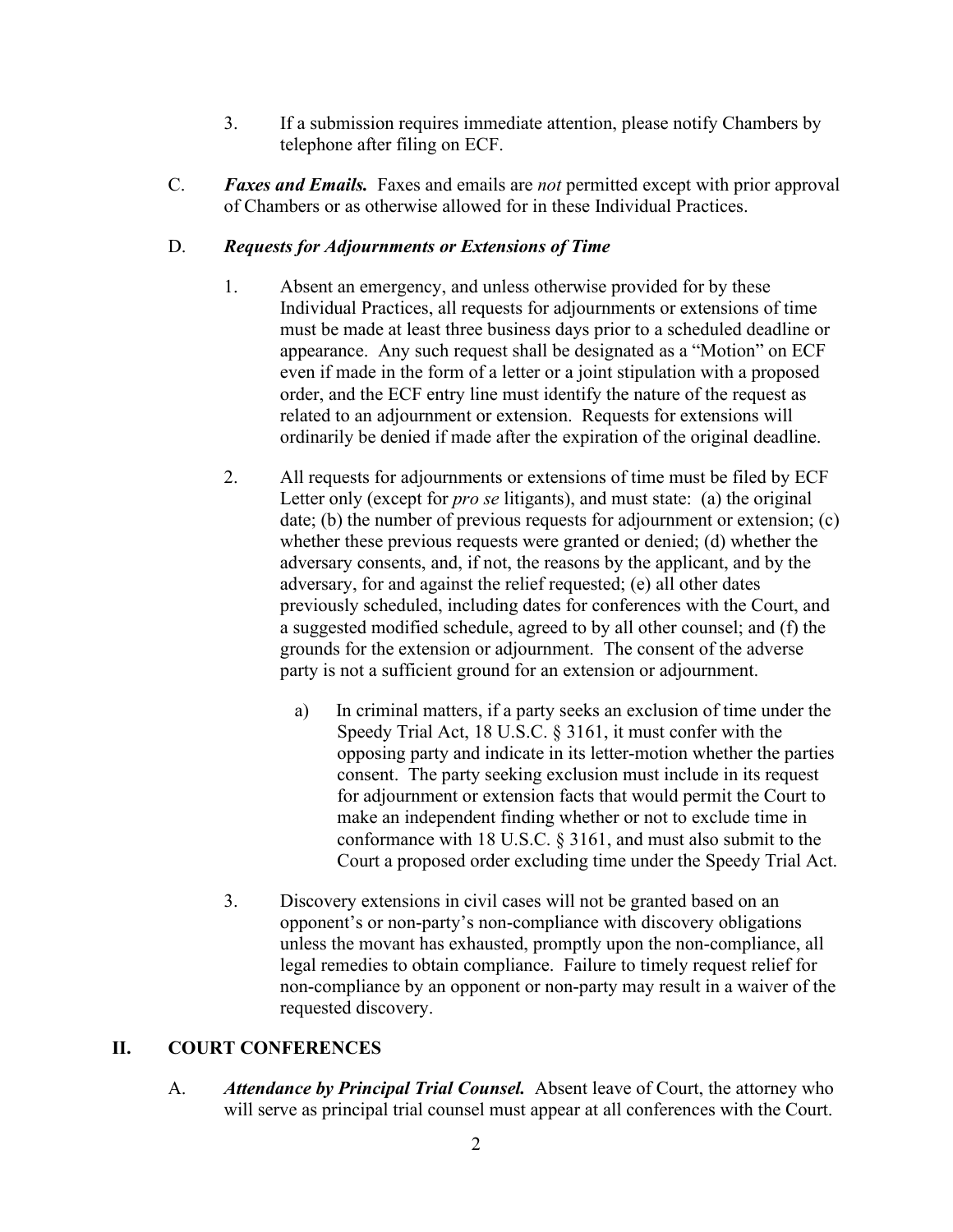Any attorney appearing before the Court must enter a notice of appearance on ECF.

B. *Participation of Lawyers.* Notwithstanding Section II.A, above, the Court nevertheless encourages the participation in court proceedings by women and diverse lawyers, who historically have been underrepresented in the federal bar, as well as younger lawyers, particularly where that attorney played a substantial role in drafting the underlying filing or in preparing the relevant witness. The Court may be inclined to grant a request for oral argument, which it generally disfavors, or to permit more than one lawyer representing a party to argue, where doing so would afford the opportunity for a lawyer described herein to gain courtroom experience.

### **III. ELECTRONIC CASE FILING (ECF)**

#### A. *Mandatory ECF Filing*

- 1. Counsel must file all documents via ECF. All written submissions and supporting materials must be text-searchable, to the extent practicable.
- 2. Correspondence between or among the parties shall *not* be filed on ECF.
- 3. Orders and other notices from the Court will be posted via ECF; parties not registered for ECF will not receive them.
- 4. *Pro se* parties are exempt from mandatory ECF filing. However, parties represented by counsel must file documents electronically, even if that party's adversary is *pro se*. For questions about filing and serving documents in cases in which one or more parties are proceeding *pro se*, contact the *Pro Se* Office at (718) 613-2665.
- 5. All requests for relief from the Court, whether by letter or formal motion papers, shall be designated as a "Motion" on ECF. In addition, the ECF entry line must designate the subject matter of the letter or motion (*e.g.*, "Letter motion requesting extension of time to respond to interrogatories") not simply "Letter."
- 6. Parties filing non-text exhibits that are impractical to file electronically should submit an electronic version on a compact disc to the Clerk's Office (labeled "Original") and to Chambers (labeled "Courtesy Copy").
- 7. For questions regarding ECF, call (718) 613-2610. For technical assistance, call (718) 613-2290. Attorneys should also refer to the Court's website: [https://www.nyed.uscourts.gov.](https://www.nyed.uscourts.gov/)
- B. *Sealing of Submissions.* Motions for leave to file documents under seal should be filed via ECF in accordance with the EDNY's instructions for filing sealed documents. The proposed sealed document(s) should be attached to the motion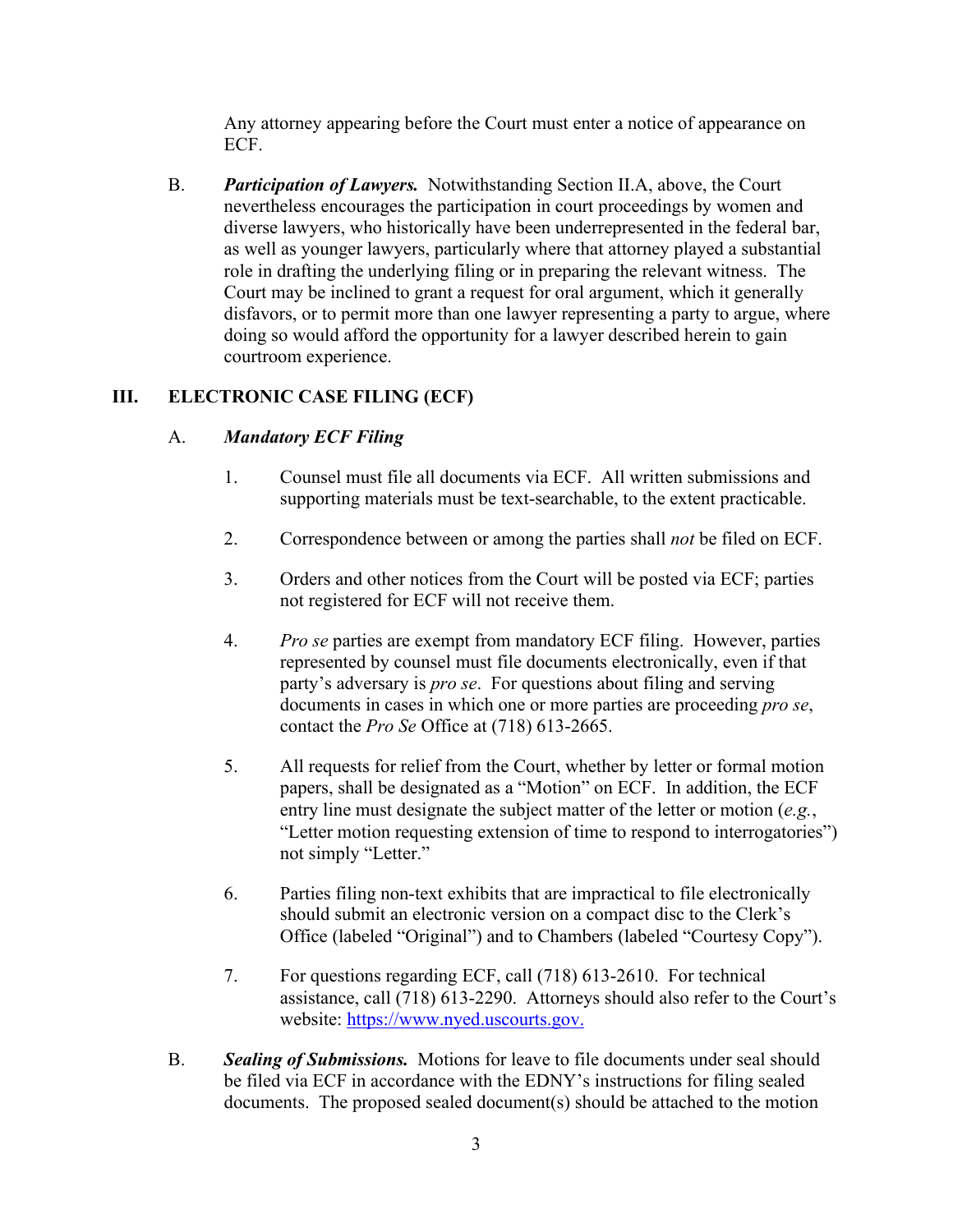for leave to file under seal. Instructions for filing sealed documents in civil cases are at [https://img.nyed.uscourts.gov/files/forms/EfilingSealedCV.pdf;](https://img.nyed.uscourts.gov/files/forms/EfilingSealedCV.pdf) instructions for filing sealed documents in criminal cases are at [https://img.nyed.uscourts.gov/files/forms/EfilingSealedCR.pdf.](https://img.nyed.uscourts.gov/files/forms/EfilingSealedCR.pdf)

- C. *Word Processing Files of Certain Submissions.* Proposed orders, jury instructions, and other submissions for adoption by the Court shall be filed on ECF and emailed to Chambers in PDF and Microsoft Word format. Parties need not submit word processing files of stipulations unless specifically requested to do so. Please telephone Chambers to obtain the email address.
- D. *Courtesy Copies.* Except for parties proceeding *pro se*, parties shall deliver to Chambers a courtesy copy of all written submissions filed on ECF that are 25 pages in length or more, inclusive of any exhibits or attachments. All courtesy copies must be clearly marked "Courtesy Copy," and any documents that have been filed under seal must also be marked as "SEALED." All courtesy copies must include the stamp generated when a document is filed via ECF (including the document number as listed on the docket). Parties are encouraged to use double-sided printing for their courtesy copies, and to spiral-bind larger documents or packets on the left side using tabs to identify documents and exhibits in the submission. If a courtesy copy is voluminous (*i.e.*, more than two 2-inch binders), please call Chambers for instructions on whether to submit the courtesy copy in a digital format via compact disc containing separate and appropriately named PDF files for each item in the submission, including exhibits.

# **IV. CIVIL MOTIONS**

### A. *Pre-Motion Conferences*

- 1. For discovery motions, follow Local Civil Rule 37.3. However, in lieu of separate letters by the parties, counsel must describe their dispute(s) in a single letter, jointly composed. The letter may not exceed five pages. Separate and successive letters will not be reviewed. Strict adherence to Fed. R. Civ. P. 37(a)(1), the meet and confer rule, is required, and should be described in the joint submission as to time, place, and duration, naming the counsel involved in the discussion.
- 2. A pre-motion conference is required before a party may file any nondiscovery motion, except for motions described in Section IV.A.2.a, below. Parties must request a pre-motion conference in writing by ECF. The moving party shall submit a detailed letter not to exceed three pages in length setting forth the basis for the anticipated motion.
	- a) A pre-motion conference is not required for motions related to habeas corpus petitions, social security appeals, bankruptcy appeals, or cases in which any *pro se* party is incarcerated.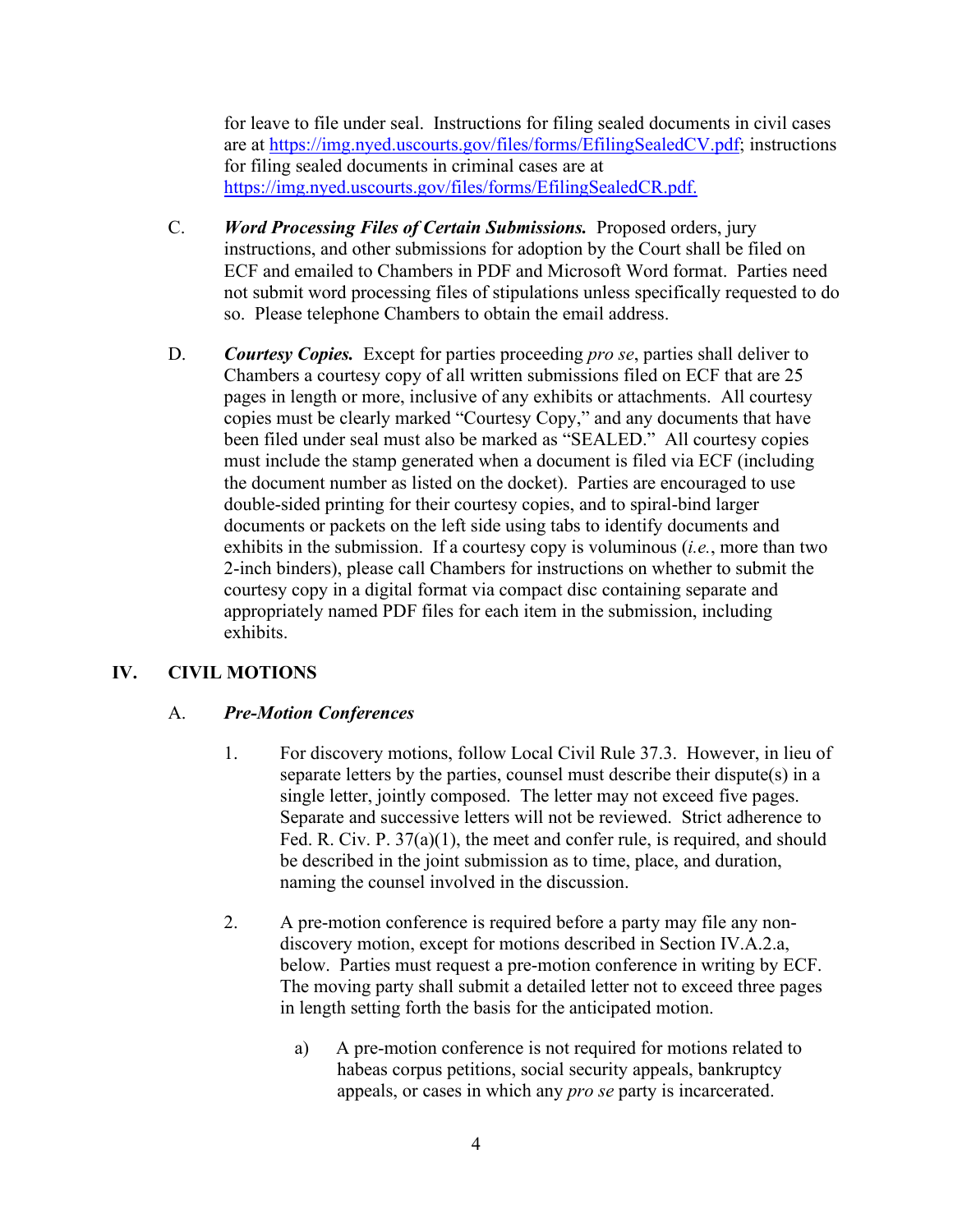Additionally, a pre-motion conference is not required, in any type of case, for motions related to provisional remedies, motions for reconsideration, or motions made pursuant to Fed. R. Civ. P. 50, 52, 54, 59, or 60.

- 3. Service of the pre-motion conference request letter within the time requirements of Fed. R. Civ. P. 12 or 56 shall constitute timely service of a motion made pursuant to those provisions.
- 4. If the motion is for summary judgment under Rule 56, the movant's premotion conference letter must also include a copy of the movant's Rule 56.1 Statement (*see* Section IV.B.7, below, regarding requirements for the statement and opposing statement).
- 5. All parties served with the moving party's pre-motion conference letter are required to serve and file a letter response within five business days of service of the moving party's letter. The response shall not exceed three pages. If the movant is seeking to file a motion for summary judgment under Rule 56, the non-movant's response letter must include the nonmovant's Rule 56.1 opposing statement.
- 6. Similarly situated parties (*i.e.,* multiple defendants moving to dismiss on overlapping grounds) should make reasonable efforts to consolidate their pre-motion conference letter to avoid duplication.
- 7. The moving party may *not* file a reply letter.
- 8. If a pre-motion conference is requested in connection with a proposed motion to dismiss, the request will stay the deadline for the requesting party to move or answer, and a new deadline will be set at the conference or after the motion is decided.
- 9. A party need not comply with the pre-motion conference requirement where it reasonably believes that delay in filing might result in the loss of a right. In that event, the party should file, along with the motion, a letter explaining why the party believes it might be prejudiced if it complied with the pre-motion conference requirement.
- 10. Counsel attending the pre-motion conference must be thoroughly familiar with the merits of their position regarding the proposed motion. The premotion conference is often the only opportunity for oral argument on the motion. Counsel should also anticipate a schedule that will require the filing of their motion within a short time after the conference (usually 10 business days).
- 11. In appropriate cases, the Court may exercise its discretion to construe the pre-motion letter, along with counsel's arguments at the pre-motion conference, as the motion itself.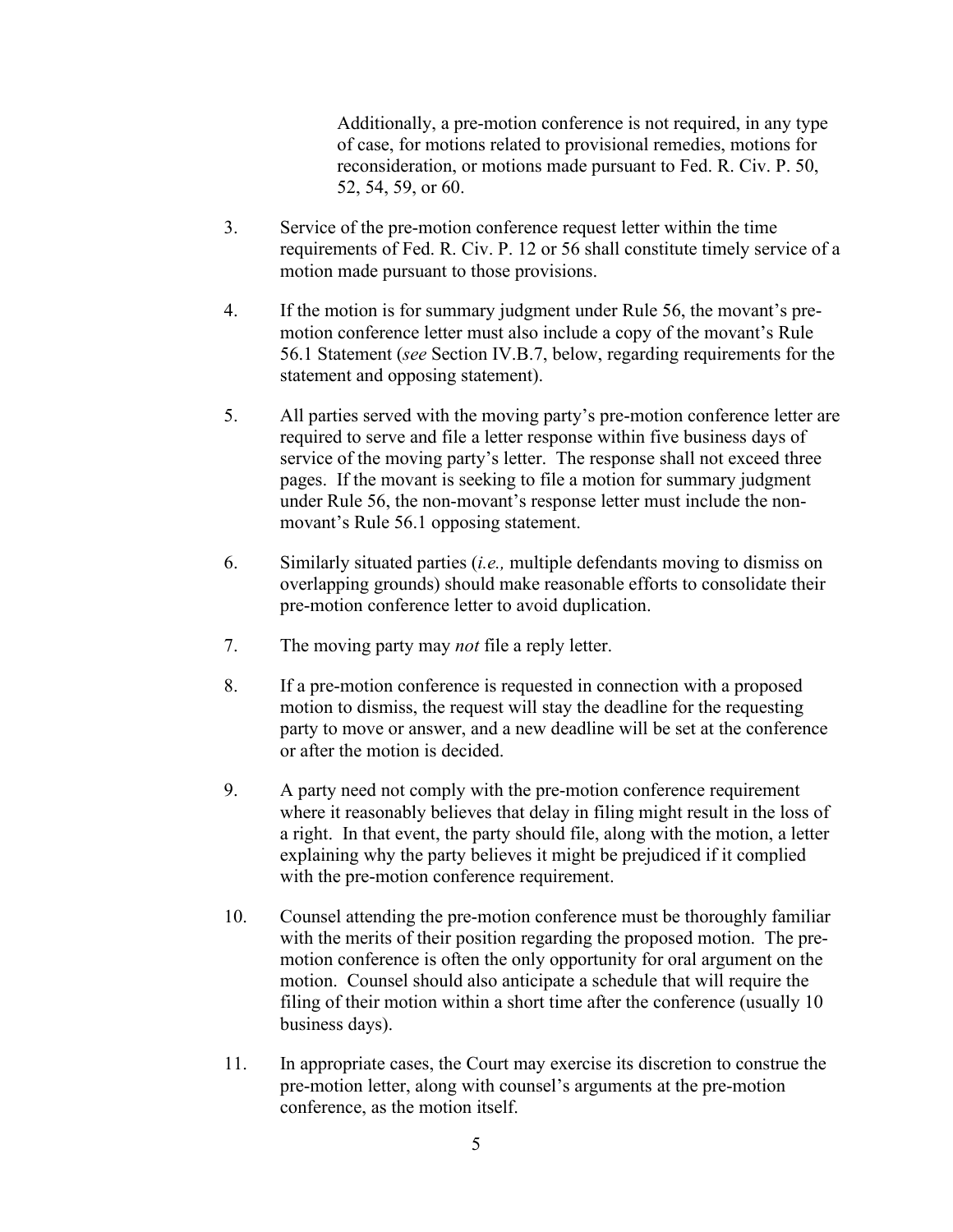#### B. *Motion Papers*

- 1. Motion papers shall be filed promptly. Do not hold motion papers until all papers are complete. In other words, the Court does not follow a "bundling rule."
- 2. Unless prior permission has been granted, memoranda of law in support of or in opposition to motions are limited to 25 double-spaced pages and reply memoranda are limited to 10 double-spaced pages. Use Times New Roman 12-point font for all text, including footnotes, and one-inch margins on all sides. Condensing or kerning of character spacing is *not* permitted. All memoranda 10 pages or longer shall contain a table of contents and table of authorities.
- 3. Requests to file memoranda exceeding the page limits set forth herein must be made in writing five business days prior to the due date, except with respect to reply briefs, in which case the written request must be made at least three business days prior to the due date. Similarly situated parties (*i.e.,* multiple defendants moving to dismiss on overlapping grounds) should make reasonable efforts to consolidate their submissions to avoid duplication. The Court will consider requests to enlarge applicable page limits to facilitate the filing of combined memoranda.
- 4. Notices of supplemental authority regarding decisions issued after the completion of briefing may be filed without leave of the Court. The length and content of such letters shall comply with the requirements of Fed. R. App. P. 28(j).
- 5. Affidavits or affirmations shall not be accepted on motions unless they are confined to factual averments. Attorney affidavits or affirmations shall not be accepted unless: (a) the facts addressed are within the personal knowledge of the attorney, such as in a discovery dispute; or (b) the attorney is authenticating documents and the attorney reasonably believes that authentication is not in issue. Witness or party affidavits, including any exhibits referenced in such affidavits, will not be accepted if they violate the Federal Rules of Evidence, including those pertaining to hearsay, conclusions, and foundation. Argument or case citations, whether from a witness, party, or attorney, contained in affidavits or affirmations may result in rejection of the affidavit or affirmation or striking of the offensive portions. All exhibits to affidavits or affirmations must be separately tabbed and indexed, whether on ECF or courtesy copies.
	- a) Parties are limited to a total of five affidavits each in support of or in opposition to a motion. Affidavits may not exceed 10 doublespaced pages. Use Times New Roman 12-point font for all text and one-inch margins on all sides. Parties are limited to a total of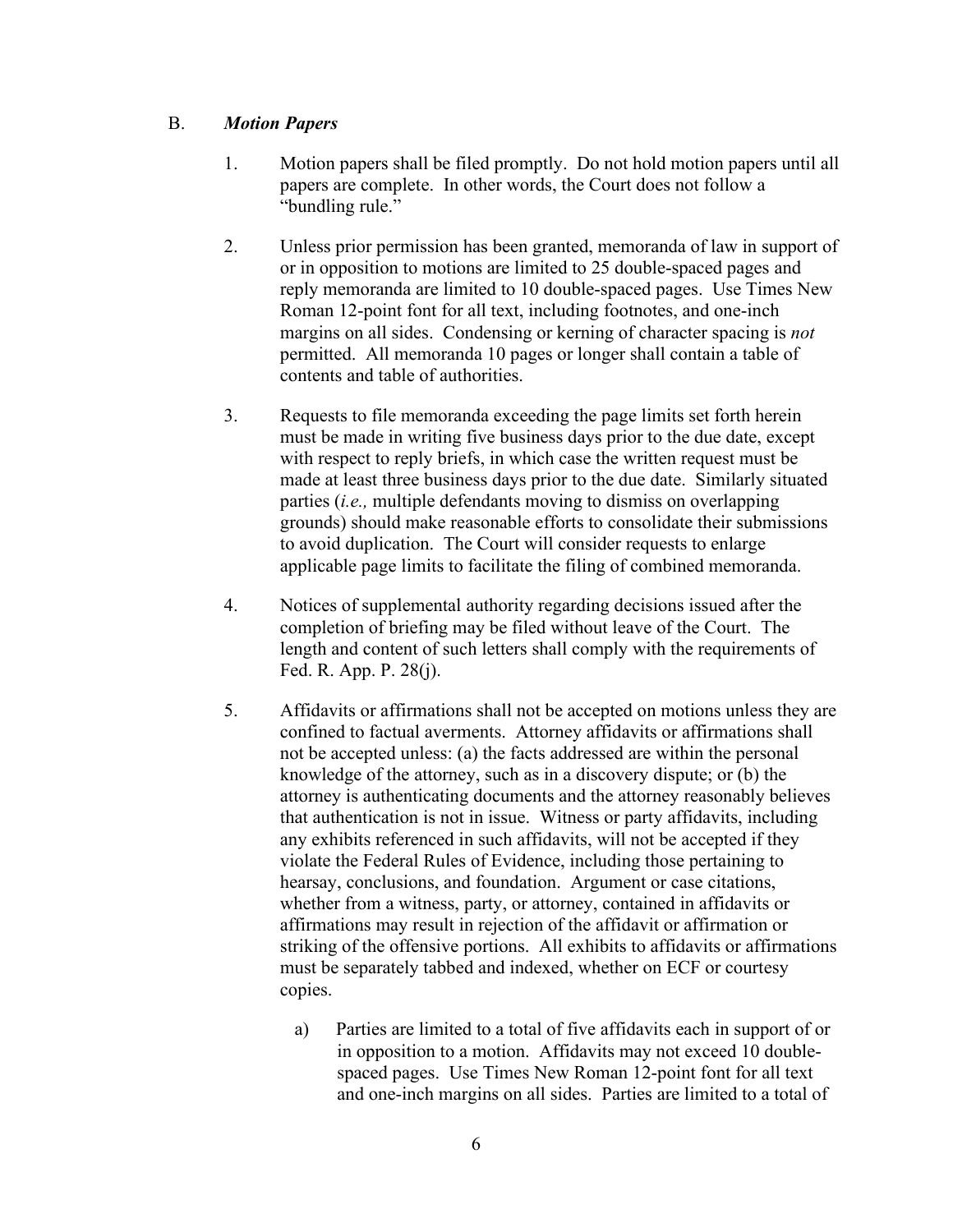15 exhibits, including exhibits attached to an affidavit, in support of or in opposition to any motion. Each exhibit – other than the complaint – is limited to 15 pages. If possible, the exhibits should be excerpted to include only the relevant material.

- 6. On motions for summary judgment, do not attach complete deposition transcripts as exhibits to affidavits or affirmations. Attach only pages containing relevant testimony to which citation is made in the memoranda or affidavits. However, any excerpted submissions must anticipate and comply with Fed. R. Evid. 106. In other words, include the portion of the excerpt necessary for completeness.
- 7. Motions for summary judgment may be denied if the Local Rule 56.1 statements do not conform with the requirements described in these Individual Practices, in addition to those set forth in the Local Rule. Except in *pro se* cases, the Local Rule 56.1 statement by a party opposing summary judgment shall quote verbatim the moving party's Local Rule 56.1 statement and shall respond to each allegation in the moving party's statement immediately beneath each allegation. The opposing statement also may, if necessary, include a separate section of additional material facts relevant to the motion. The party opposing summary judgment may obtain from the movant in electronic format a word processing version of the Local Rule 56.1 statement to facilitate compliance with this paragraph.
	- a) The moving party's Local Rule 56.1 statement may not exceed 25 double-spaced pages without prior permission of the Court. The opposing statement may not exceed twice the length of the moving party's statement. If the opposing statement includes a separate section of additional material facts, that separate section may not exceed 10 double-spaced pages. Use Times New Roman 12-point font for all text and one-inch margins on all sides.
	- b) Each paragraph in the Local Rule 56.1 statement shall contain an assertion of a material undisputed fact, not a description of evidence. For example: "John Smith testified at deposition that he crossed the street" is not a statement of fact. The statement of fact is "John Smith crossed the street." If the statement of fact can only be characterized as "undisputed" by including its source, then it is probably not undisputed.
	- c) Do not point out the absence of evidence to support an opponent's position in a Local Rule 56.1 statement. Do it in the memorandum of law.
	- d) Do not state or summarize the claims, defenses, matters apparent on the docket sheet, timetable, or history of the litigation in the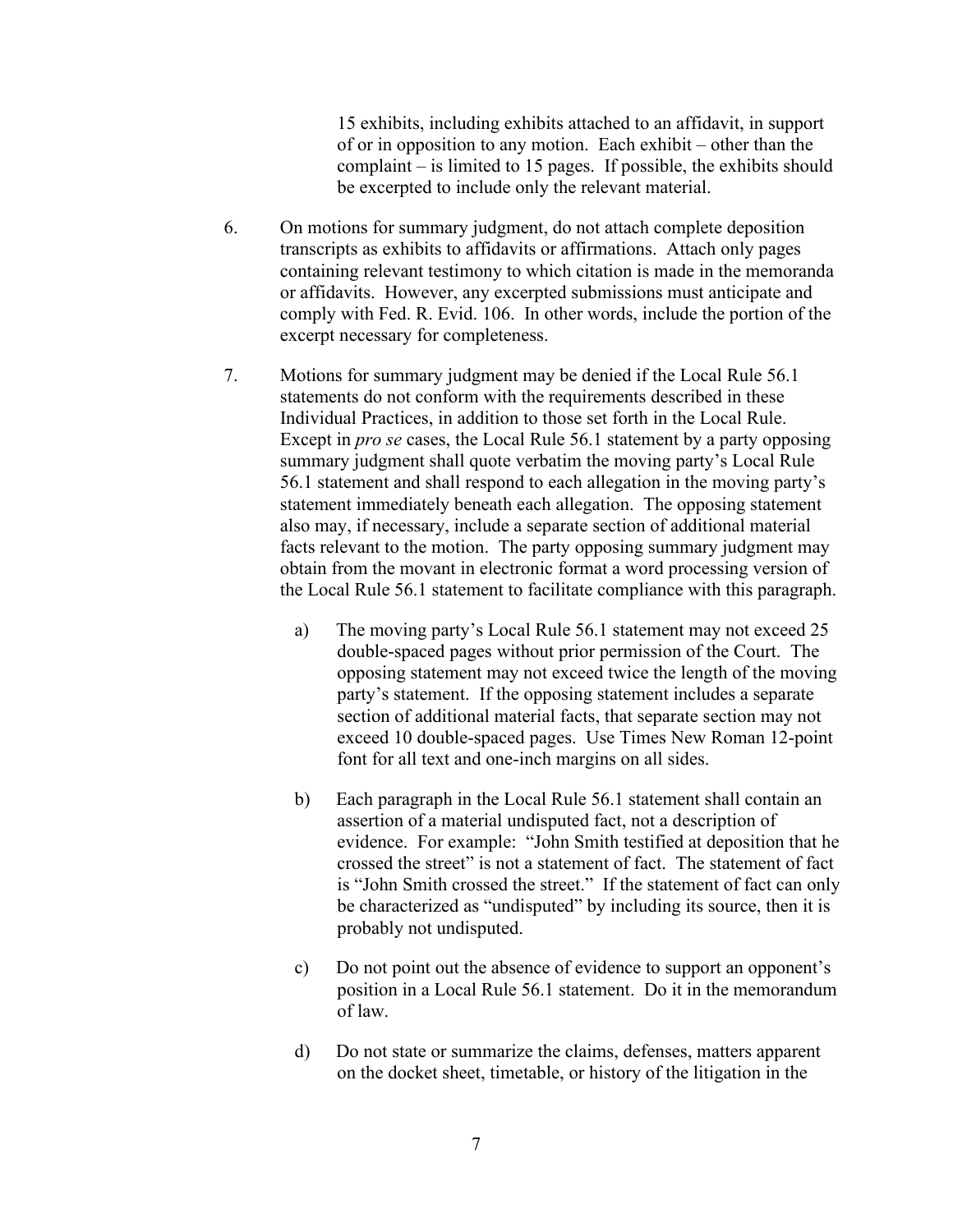Local Rule 56.1 statement. Just tell the story of the events giving rise to the case through the undisputed facts.

C. *Oral Argument.* Parties may request oral argument by noting "Oral Argument Requested" in their Notice of Motion or opposing memorandum and, if applicable, shall advise the Court that an attorney who intends to participate in the oral argument meets the criteria described in Section II.B, above. The Court will determine whether argument will be heard and, if so, will advise counsel of the argument date.

### **V. MOTIONS IN CRIMINAL CASES**

- A. Any party appealing a Magistrate Judge's Order of Release or Order of Detention shall include a copy of the transcript before the Magistrate Judge with their motion.
- B. Counsel shall advise the Court of any contemplated motion at a status conference scheduled by the Court or, if no status conference is scheduled, counsel shall request a pre-motion conference in writing and briefly state the grounds for such a motion before filing any motion. Oral argument, if any, on all criminal motions will be heard on a date set by the Court.
- C. Motions in criminal matters must comply with the requirements set forth in Section IV.B.2, above.

### **VI. PRETRIAL PROCEDURES**

### A. *Criminal Cases*

- 1. **Initial Matters.** Upon assignment of a criminal case to Judge Gonzalez, the parties shall immediately arrange with Courtroom Deputy Pierre Neptune for a prompt initial conference, at which the defendant will be present. The Assistant United States Attorney ("AUSA") shall provide to Chambers, as soon as practicable, a courtesy copy of the indictment or information, and a courtesy copy of the complaint, if one exists.
- 2. **Status Conferences.** At least two business days prior to any status conference, including the initial conference described above, if a party will seek an exclusion of time under the Speedy Trial Act, 18 U.S.C. § 3161, it must provide the Court a letter setting forth sufficient facts that would permit the Court to make an independent finding whether or not to exclude time in conformance with 18 U.S.C. § 3161.
- 3. **Filings.** In a multi-defendant case, all filings must designate the defendant or defendants, and only the defendant or defendants, as to whom the filing pertains.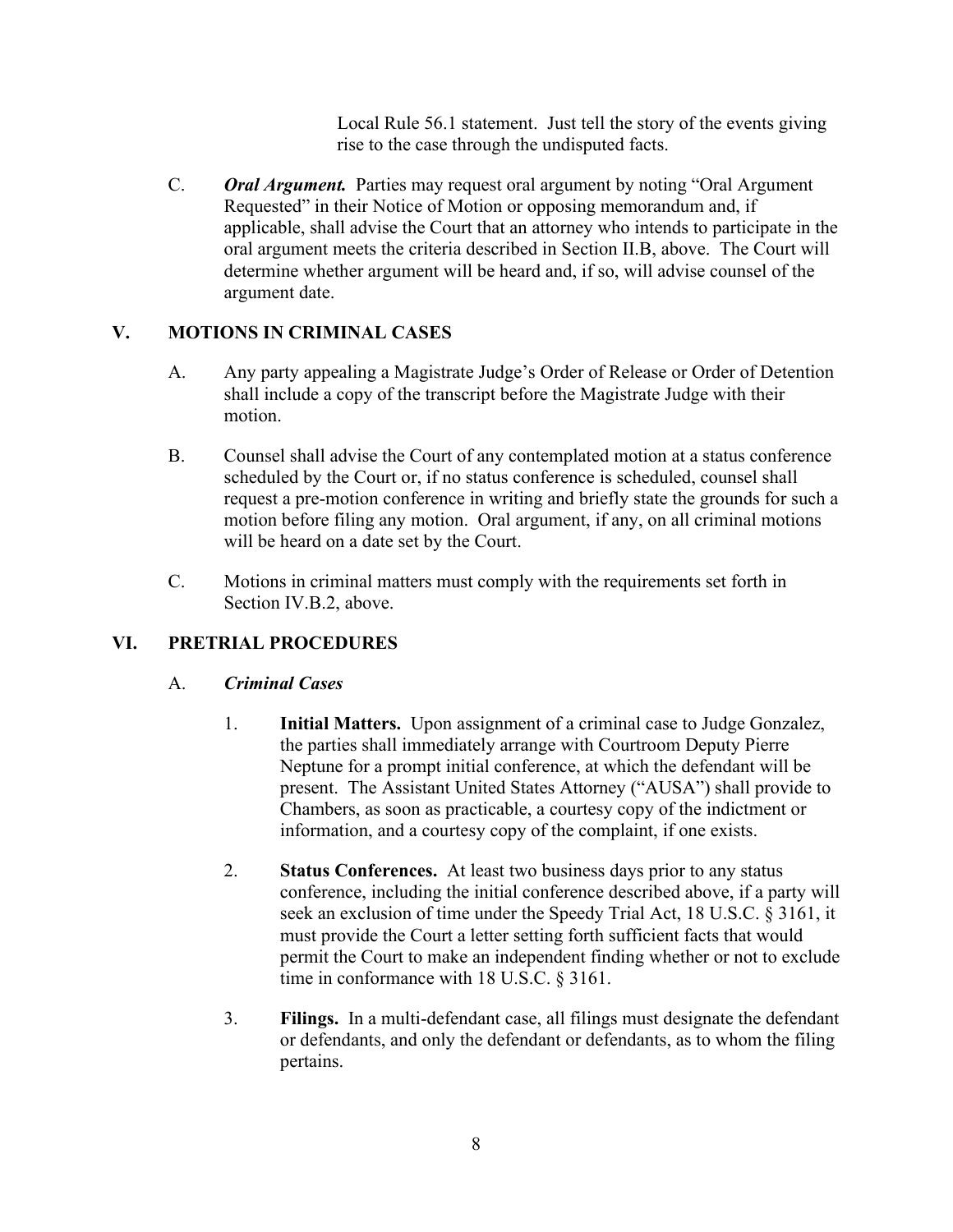4. **Guilty Pleas.** The AUSA shall provide a courtesy copy of the plea agreement by email to Chambers at least three business days before a change-of-plea hearing. If the defendant intends to waive indictment and plead guilty to an information at the change-of-plea hearing, a copy of the information should also be provided to the Court along with the plea agreement.

#### B. *Civil Cases*

Unless otherwise ordered by the Court, within 60 days of the completion of discovery, the parties shall jointly submit to the Court a proposed pretrial order, which shall include the following:

- 1. **Caption.** The full caption of the action.
- 2. **Parties and Counsel.** The names, addresses (including firm names), and telephone numbers of trial counsel.
- 3. **Jurisdiction.** A brief statement by the plaintiff explaining the basis of subject matter jurisdiction, and a brief statement by the defendant on the presence or absence of subject matter jurisdiction. These statements shall include citations to all (i) statutes and legal doctrines relied on, and (ii) relevant facts concerning citizenship and jurisdictional amount.
- 4. **Claims and Defenses.** A brief summary by each party of the elements of its remaining asserted claims and defenses. These summaries shall include citations to all statutes relied on but should not recite evidentiary matters.
- 5. **Jury or Bench Trial.** A statement by each party as to whether the case is to be tried with or without a jury, and the number of trial days needed.
- 6. **Consent to Trial by a Magistrate Judge**. A statement as to whether all parties have consented to trial of the case by a magistrate judge. The statement shall not identify which parties have or have not consented.
- 7. **Statement of Relief Sought.** A detailed statement regarding damages and other relief sought for each claim or counterclaim. In non-jury cases, parties should also provide a statement of the elements of each claim or defense involving such party, together with a summary of the facts relied upon to establish each element.
- 8. **Witnesses.** A list of fact and expert witnesses whose testimony is to be offered in each party's case in chief, along with the address of each witness and a brief narrative statement of the expected testimony of each witness. Only listed witnesses will be permitted to testify, except when prompt notice has been given and upon good cause shown.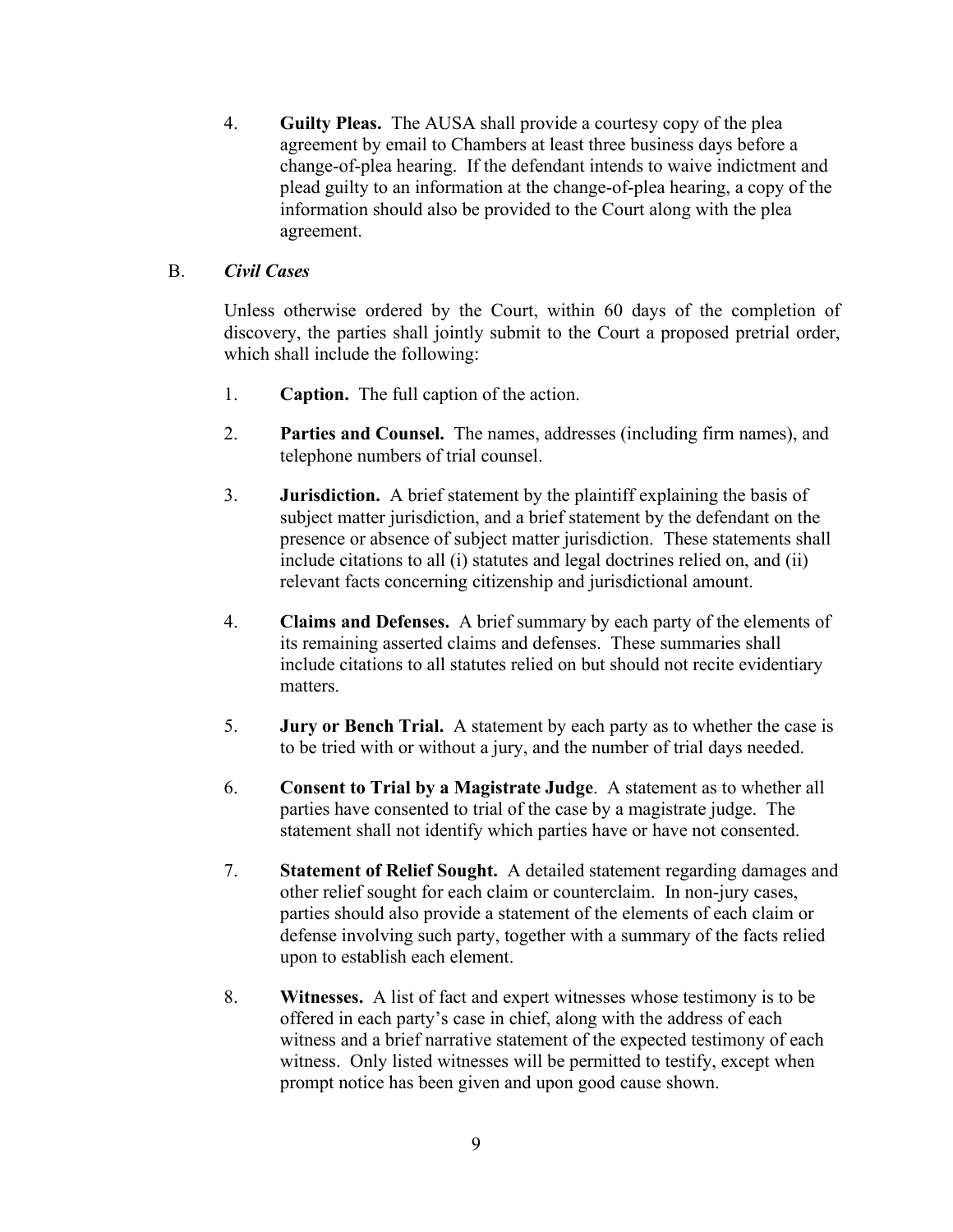- 9. **Deposition Testimony.** A designation by each party of deposition testimony to be offered in its case in chief, with any cross-designations and objections by any other party. The Court strongly encourages the parties to resolve all objections without the Court's intervention.
- 10. **Stipulations.** A statement of stipulated facts, if any.
- 11. **Exhibits.** A schedule listing exhibits to be offered in evidence and, if not admitted by stipulation, the party or parties that will be offering them. The schedule should not include exhibits that a party intends to use solely for impeachment and/or rebuttal purposes. Copies of statements proposed to be read to the jury as "learned treatises" under Fed. R. Evid. 803(18) shall be listed as exhibits. The plaintiff's exhibits must be identified with numbers using the prefix "PX," and the defendant's exhibits must be identified with numbers using the prefix "DX." Except for good cause shown, only exhibits listed will be received in evidence.

The parties shall list and briefly describe the basis for any objections to the admissibility of exhibits to be offered by any other party and set out the proponent's responses to those objections. Descriptions need be no longer than several sentences, but they should include more than just a list of the rules upon which objections are based. Parties are expected to resolve before trial all issues of authenticity, chain of custody, and related matters. Meritless objections on these grounds may result in sanctions.

12. **Motions in Limine.** A list of motions *in limine* each party intends to file (pursuant to the deadline set forth in Section VI.C.1, below), with a brief description of each such motion.

The parties are directed to cooperate with each other in the preparation of the Pretrial Order. The Pretrial Order will control the subsequent course of the action unless the order is modified by consent of the parties and the Court, or by order of the Court to prevent manifest injustice.

### C. *Filings Prior to Trial in Civil and Criminal Cases*

1. Any motions addressing evidentiary or other issues which should be resolved *in limine* shall be filed 30 days before the commencement of trial, unless otherwise ordered by the Court. Any responses are due 10 business days after the motions are filed. All motions *in limine* by a party must be filed in a single submission. Replies to motions *in limine* are *not* permitted. All memoranda regarding motions *in limine* must be prepared in accordance with the requirements of Section IV.B.2, above, specifying the proper formatting and page limits for memoranda. Requests to file memoranda exceeding the page limits set forth herein must be made in writing three business days prior to the due date. The Court will notify the parties whether oral argument is necessary.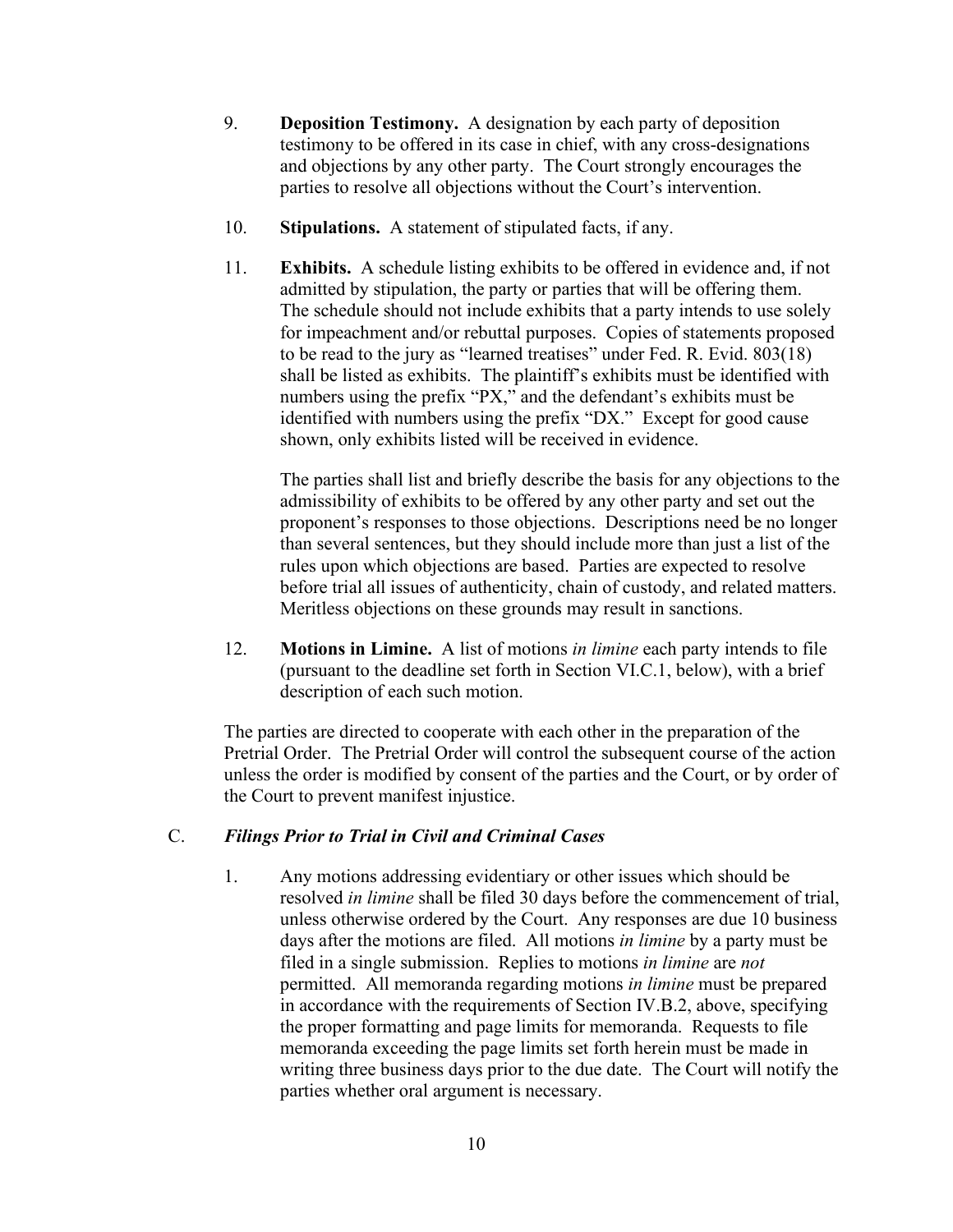- a) Motions to exclude the testimony of experts pursuant to Rules 702–705 of the Federal Rules of Evidence and the *Daubert v. Merrell Dow Pharmaceuticals, Inc.*, 509 U.S. 579 (1993), line of cases, shall be made by the deadline for dispositive motions and shall not be treated as motions *in limine*.
- 2. Requests to charge, proposed verdict sheets and proposed *voir dire*  questions shall be filed on ECF and provided to Chambers in PDF and Microsoft Word formats no later than 10 business days before trial, unless otherwise ordered by the Court. Requests to charge should be limited to the elements of the claims, the damages sought, and defenses. General instructions will be prepared by the Court.
- 3. The parties shall provide the Court with three tabbed binders containing copies of all exhibits on the Friday before trial, unless otherwise ordered by the Court. If in the judgment of the parties the volume of exhibits makes this requirement impracticable, please call Chambers at least 10 business days before trial for instructions on how to submit courtesy copies of the exhibits.
- 4. All exhibits must be pre-marked for the trial and placed in binders with tabs. In civil cases, the plaintiff's exhibits must be pre-marked with numbers using the prefix "PX," and the defendant's exhibits must be premarked with numbers using the prefix "DX." Documents to be offered in evidence that contain multiple pages shall be paginated by counsel in advance of trial. When counsel anticipates that a witness will refer to documentary evidence during their direct testimony, counsel shall have (i) two copies of each document for the Court and (ii) at least one copy each for the court reporter, each present opposing counsel, and each juror.

### **VII. POST-TRIAL PROCEDURES**

In all non-jury trials, parties must file proposed findings of fact and conclusions of law no later than 10 business days after the conclusion of trial. Responses to such submissions are not permitted.

### **VIII. SENTENCING**

- A. *Adjournments.* Applications regarding sentencing adjournments shall be made in writing at least 10 business days prior to the date of sentencing. The response, if any, shall be made in writing at least six business days before the date of sentencing.
- B. *Sentencing Memorandum.* Defendant's sentencing memorandum, if any, is due 10 business days prior to sentencing. The government's response, if any, is due five business days prior to sentencing. Sentencing memoranda and any objections to the Presentence Report must be provided to the Probation Department.